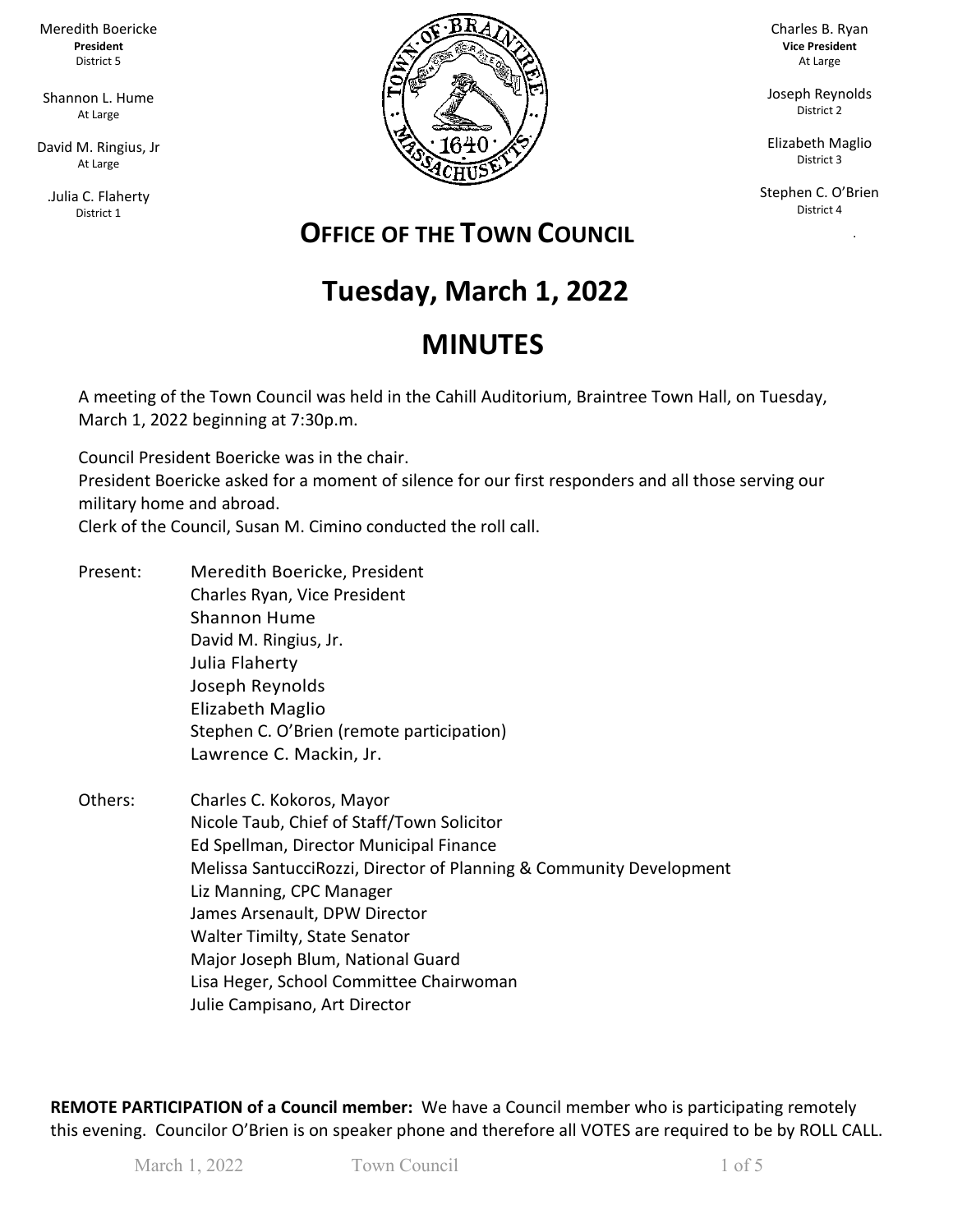#### **ANNOUNCEMENTS**

# • **017 22 Council President: Youth Art Month**

President Boericke stated we are very excited to add public art to our Chambers. Thank you to the Braintree Public Schools Art Department for their partnership in this initiative. Thank you to members of the Braintree Cultural Council who are here this evening (Roy Armstrong and Jennifer Lynn). We have Art Director Heidi Hurley with us as well. This month we have art work from our middle school students.

Julie Campisano is the interim Art Director who stated thank you to the Council and to the students.

#### **APPROVAL OF MINUTES**

#### • **January 18, 2022**

| <b>Motion:</b> by Councilor Ryan to Approve Minutes of January 18, 2022                               |
|-------------------------------------------------------------------------------------------------------|
| <b>Second:</b> by Councilor Hume                                                                      |
| Roll Call Vote: For (9 – Boericke, Flaherty, Hume, Mackin, Maglio, O'Brien, Reynolds, Ringius, Ryan), |
| Against (0), Absent (0), Abstain (0)                                                                  |

#### **COMMUNICATIONS**

• 018 22 Council President: State Senator Walter Timilty, Chair Joint Committee on Public Safety and Homeland Security - Invitation for Braintree to attend his Cybersecurity Forum

Senator Timilty stated he is Chair on a Joint Committee on Public Safety and Homeland Security. He works closely with the National Guard. Major Joseph Blum is one of them. What I am proposing is a partnership between the Town of Braintree and the National Guard in terms of Cybersecurity. Cyber attacks are upon us. On March 30 I will be holding a forum at the Braintree Armor. I have extended the invitation to the Mayor's office and Town Council.

Major Joseph Blum is Administrative Officer for the 126<sup>th</sup> Cyber Protection Battalion. One of the initiatives we have started is pre-assessments for Towns in the Commonwealth of Massachusetts. The threat of Cyber attacks is increasing. We bring a wealth of knowledge and experience.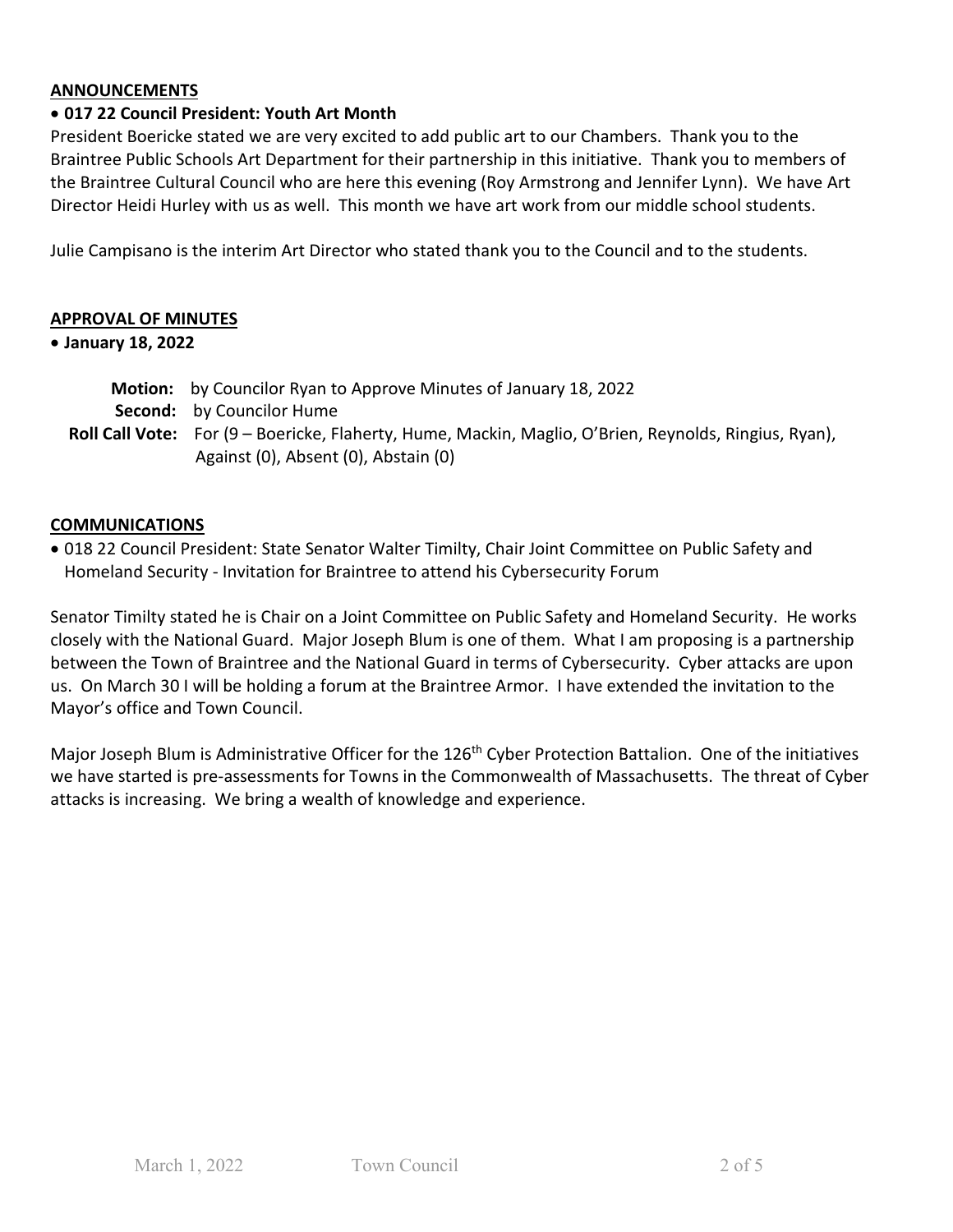#### **OLD BUSINESS**

## • **22 010 Mayor: Request for Appropriation- CPA Appropriation - Gravestone and Tomb Restoration Project or take up any action relative thereto** (*Public Hearing*)

President Boericke asked is there a Motion to Open the Public Hearing for Order 22 010 Councilor Ryan made a Motion to Open the Public Hearing on Order 22 010

| Motion: by Councilor Ryan to Open the Public Hearing on Order 22010                                   |
|-------------------------------------------------------------------------------------------------------|
| <b>Second:</b> by Councilor Hume                                                                      |
| Roll Call Vote: For (9 - Boericke, Flaherty, Hume, Mackin, Maglio, O'Brien, Reynolds, Ringius, Ryan), |
| Against (0), Absent (0), Abstain (0)                                                                  |

Council President Boericke referred to Councilor Reynolds, Chairman of the Committee of Ways and Means for a recommendation on Order 22 010.

Chairman Reynolds stated the Committee met last week and voted unanimously for a favorable recommendation to the full Council.

Council President Boericke asked if anyone from the Mayor's office would like to speak on Order 22 010?

Nicole Taub, Chief of Staff stated at the January 10, 2022, meeting of the Community Preservation Committee, the Committee voted by majority (6 in favor, 1 abstain) to recommend the appropriation of Community Preservation Act funds in the amount of \$98,000 for the Gravestone and Tomb Restoration Project at the Elm Street Cemetery. The Planning and Community Development Department has been assisting the Braintree Historic Commission to finalize the application for funding the final component of restoration efforts at the Elm Street Cemetery. The project application, attached for your review, includes a detailed description of the Cemetery's historical significance and contributions to the Town, as well as the American Revolutionary War and the Founding Fathers. Additionally, it includes a long and detailed record of restoration efforts for the Cemetery, dating back to 2007, with the creation of the guiding Cemetery Preservation Management Plan that directs gravestone and tomb restoration efforts to date. There has also been considerable discussion regarding the [restored] Cemetery's location as a focal point for a proposed "Braintree Square Heritage Area," which could raise awareness of the Cemetery's historic contributions.

Nicole Taub stated it is important to note this funding is not out of the General fund. It is a separate pool of money that does not impact our Operating Budget.

Melissa SantucciRozzi gave information on the funds received from the 1% real estate surcharge and the match. The match varies from year to year. The Community Coalition Website which Braintree is a member and many helpful documents can be found here. (communitypreservation.org) This is a great resource and to see what other communities are doing.

Council President Boericke asked if any Council member would like to speak?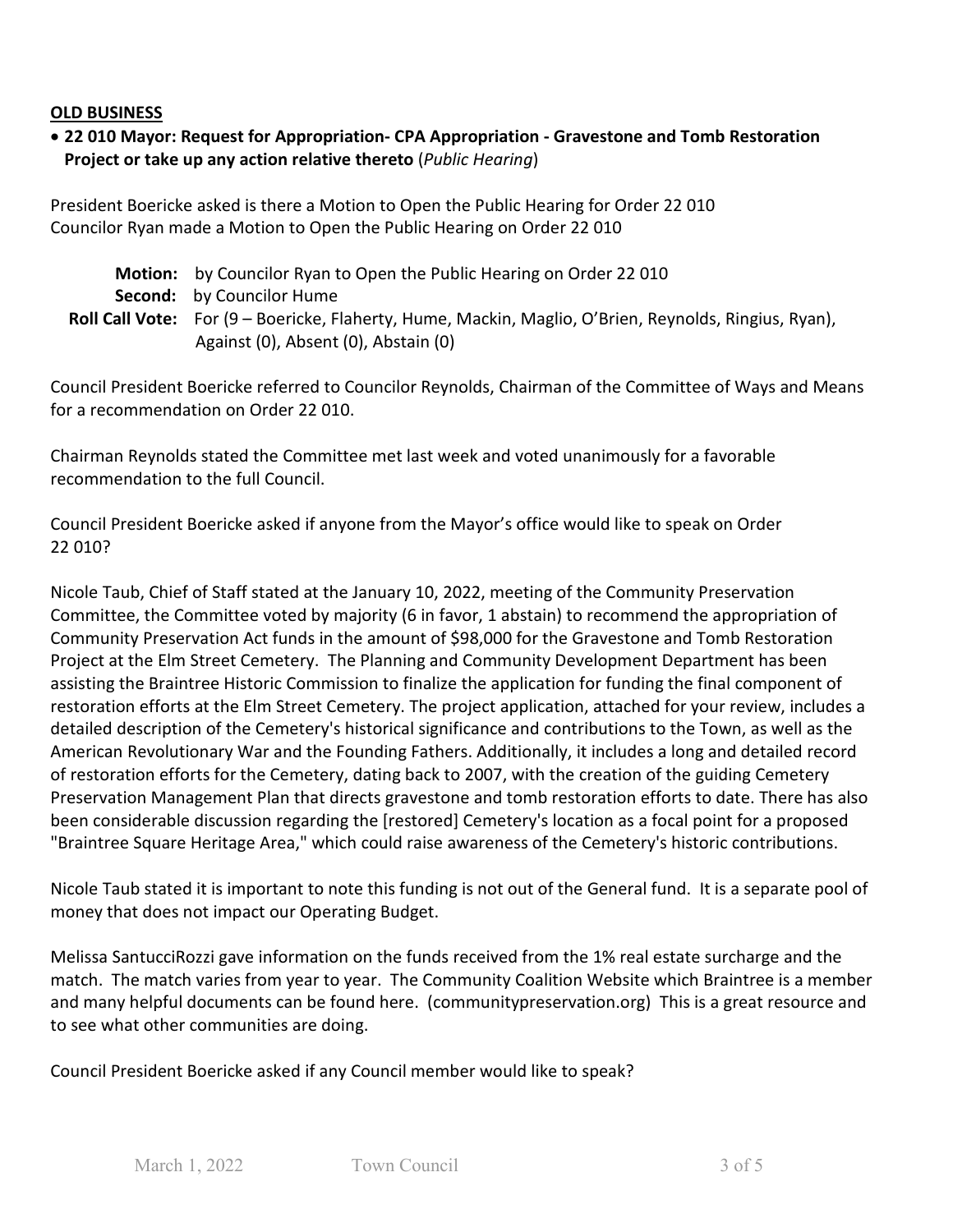Councilor Hume stated thank you for making the note the CPC request is not being paid out of the General fund. These CPC requests would not happen if they were. This property is amazing in history and in the past the Town held an event and had people dressed in the era.

Councilor Ryan stated this cemetery is in need of restoration from 100's of years of weather. We are lucky we have this history in the town.

Councilor Reynolds stated this is well deserved for the history of our town. This is a good use of this money. The North Braintree square is a very historical district for our community.

Councilor Flaherty stated I know history is important to Braintree residents. CPC funding is so critical. Having the money earmarked for these types of projects is the reason we are able to do it.

President Boericke stated I am delighted to support this. It is great to make Braintree Square even more vibrant.

Council President Boericke asked if anyone from the General Public would like to speak on Order 22 010? Hearing none.

President Boericke asked is there a Motion to Close the Public Hearing for Order 22 010 Councilor Ryan made a Motion to Close the Public Hearing on Order 22 010

| Motion: by Councilor Ryan to Close the Public Hearing on Order 22010                                         |
|--------------------------------------------------------------------------------------------------------------|
| <b>Second:</b> by Councilor Hume                                                                             |
| <b>Roll Call Vote:</b> For (9 – Boericke, Flaherty, Hume, Mackin, Maglio, O'Brien, Reynolds, Ringius, Ryan), |
| Against (0), Absent (0), Abstain (0)                                                                         |

President Boericke asked is there a Motion for Order 22 010 Councilor Ryan read the following Motion:

**MOTION:** That in accordance with the provisions of Chapter 44B of the General Laws and with the recommendation of the Community Preservation Committee, the appropriation of \$98,000 from the CPA Historic Resources Fund for the Gravestone and Tomb Restoration Project at the Elm Street Cemetery (Assessor's Map 2024, Plot 18), conditional on the funds expended under the direction of the Community Preservation Committee and the Director of Planning and Community Development.

| <b>Motion:</b> by Councilor Ryan to Approve Order 22010                                               |
|-------------------------------------------------------------------------------------------------------|
| <b>Second:</b> by Councilor Hume                                                                      |
| Roll Call Vote: For (9 - Boericke, Flaherty, Hume, Mackin, Maglio, O'Brien, Reynolds, Ringius, Ryan), |
| Against (0), Absent (0), Abstain (0)                                                                  |